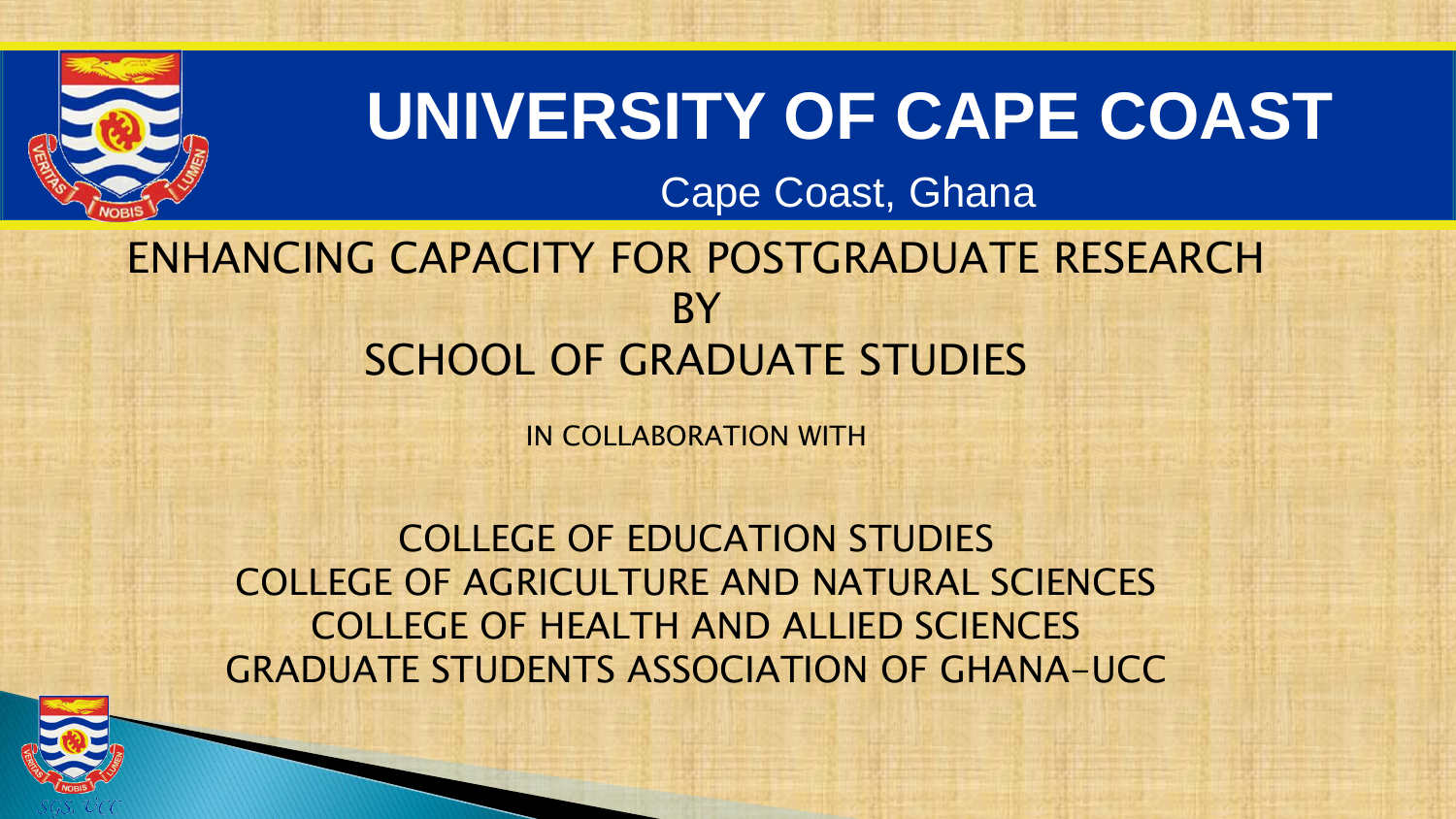#### PRELIMINARIES DATA GENERAL DESCRIPTIVE COMPARISONS RELATIONSHIPS SUPERVISOR EXAMINERS REQUIREMENTS .... FRIDERS ... STATISTICS **PRESENTATION**



## FRANCIS ENU-KWESI

### November 21, 2017

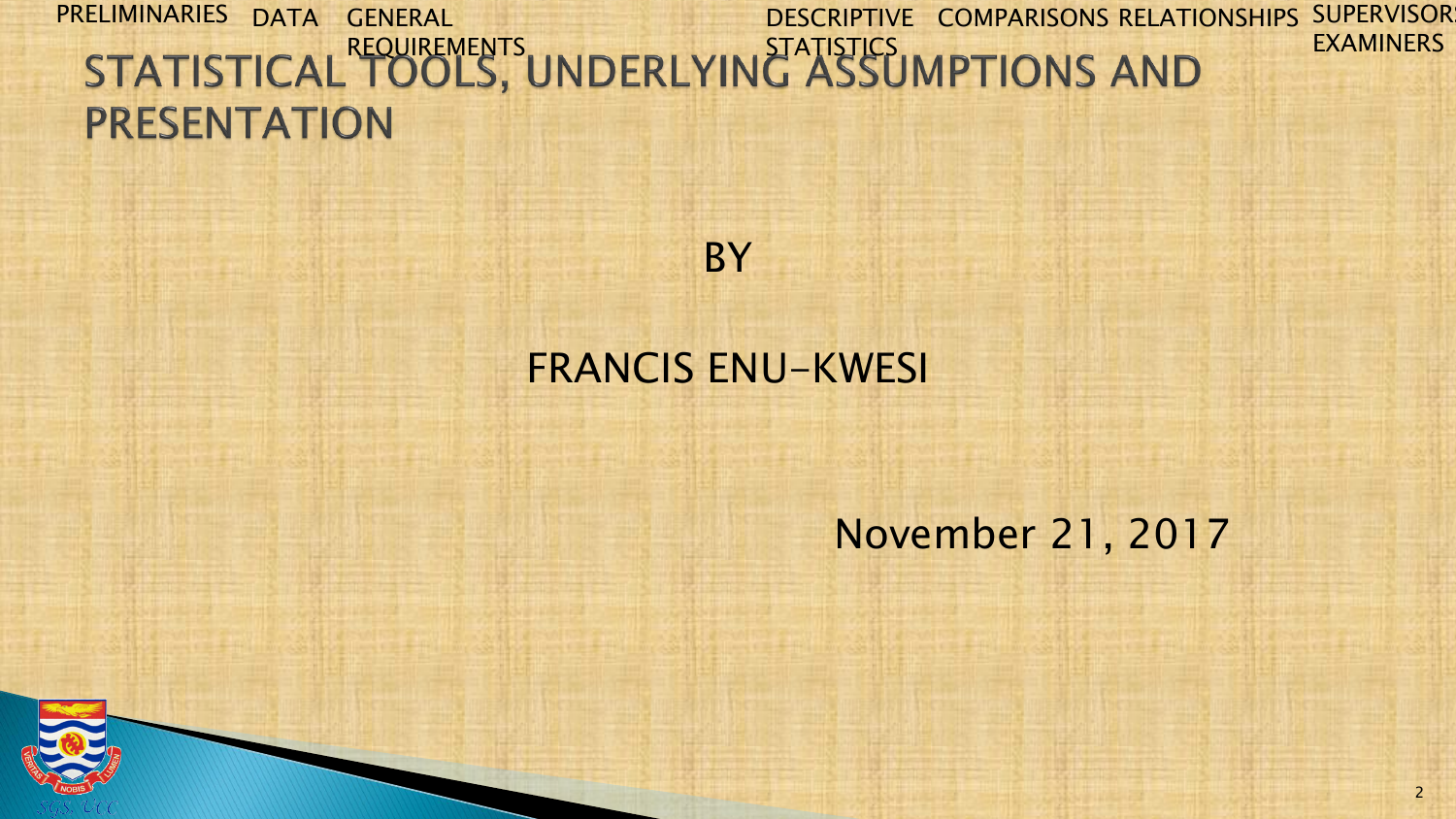PRELIMINARIES DATA GENERAL REQUIREMENTS CHOICE OF **TECHNIQUE** 

DESCRIPTIVE COMPARISONS RELATIONSHIPS SUPERVISOR **STATISTICS** EXAMINERS

# **OUTLINE OF THE PRESENTATION**

- PRELIMINARIES
- DATA
- GENERAL REQUIREMENTS
- **DESCRIPTIVE STATISTICS**
- COMPARISONS
- RELATIONSHIPS
- SUPERVISORS AND EXAMINERS

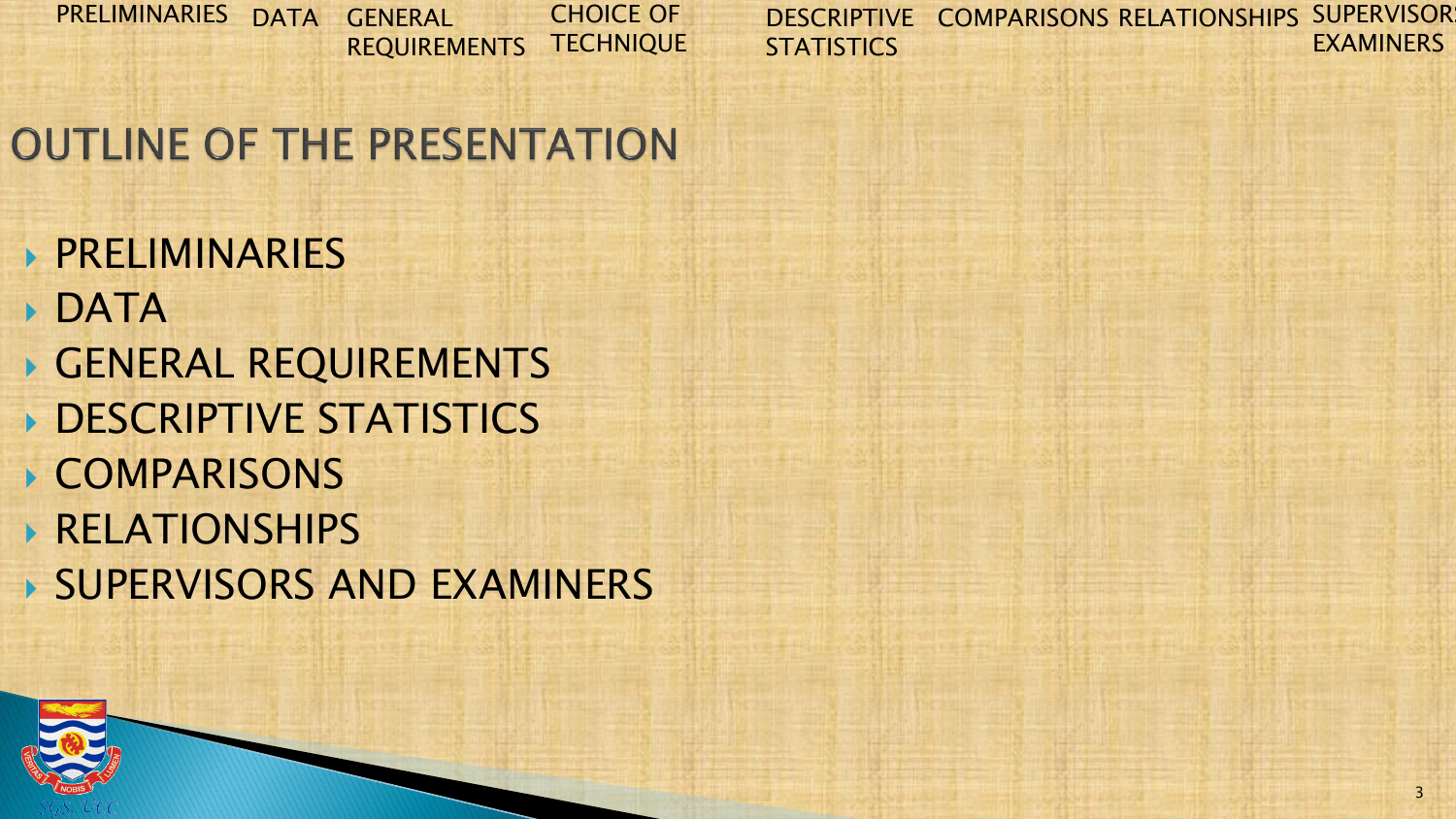- ▶ Theoretical and conceptual framework
- **▶ Data needs**
- Sampling procedures
- **Instruments for primary data collection**

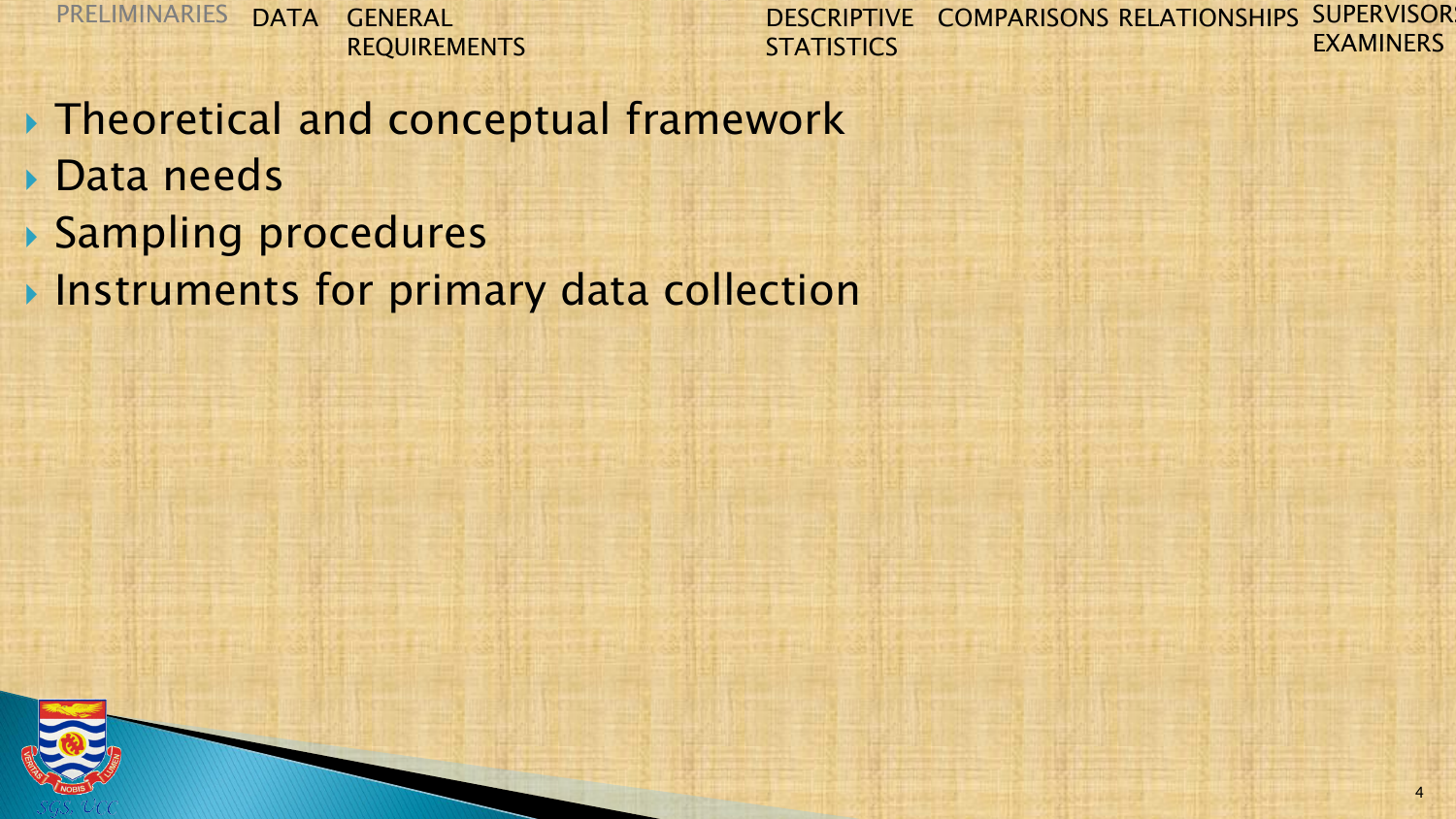DESCRIPTIVE COMPARISONS RELATIONSHIPS SUPERVISOR **STATISTICS** EXAMINERS

#### **Secondary data**

- Specifics
	- demographic; health; agriculture; education; environment; climate; soils;
- Sources
	- government documents; official statistics; technical reports; reference books; research institutions; universities; libraries; library search engines; computerized databases; international financial statistics; world development indicators; FAO, WHO etc…
- Quality
	- check the original purpose and the potential bias; currency of the data;
	- Credentials of the sources; explanation of the methodology; references provided
	- Intended audience; experts' acceptance; disaggregated or composites
	- Agreement with other data sources

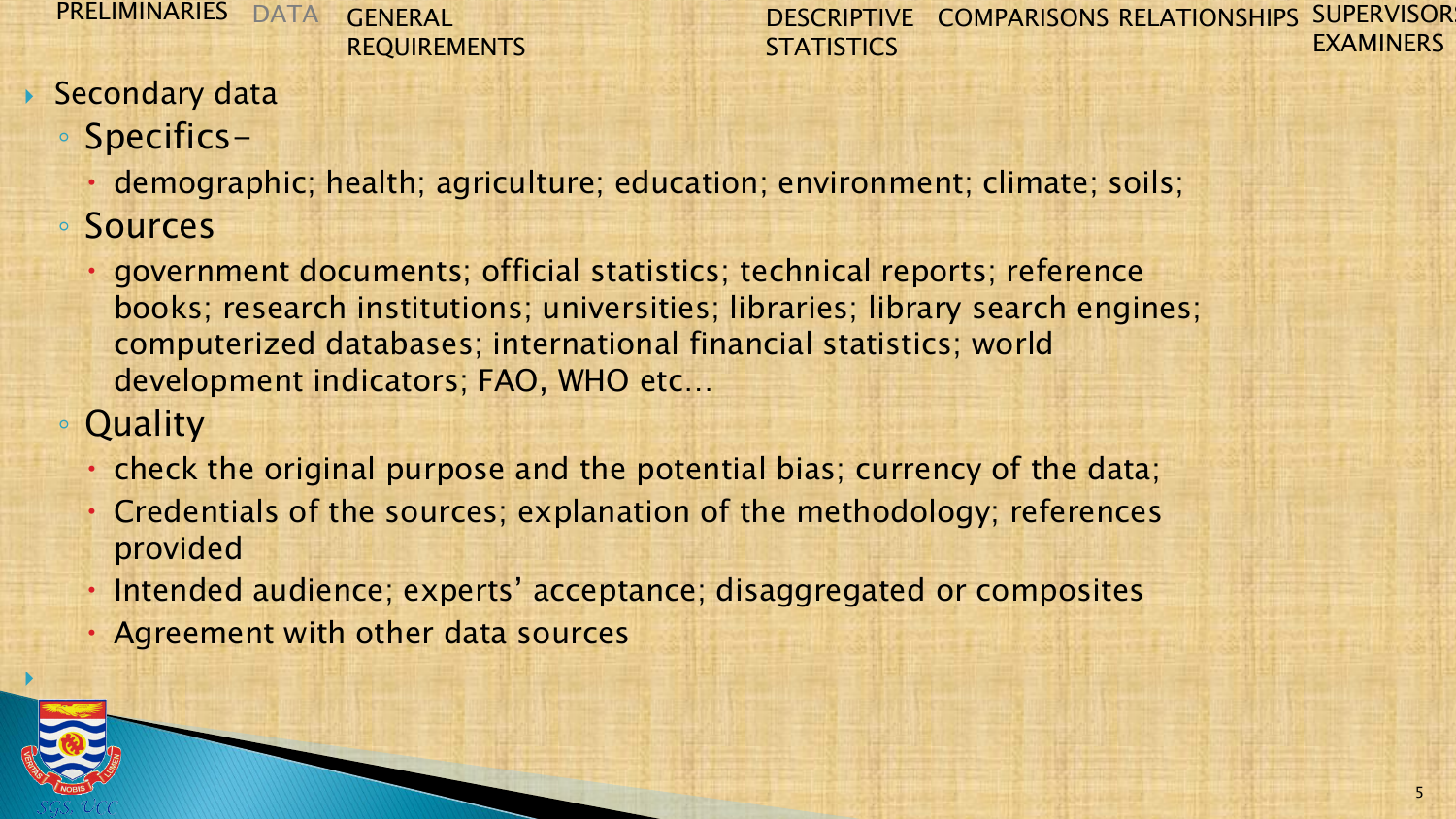DESCRIPTIVE COMPARISONS RELATIONSHIPS SUPERVISOR **STATISTICS** EXAMINERS

# Primary data

- Issues
- Measurement scale
- Methods and instruments
- Data management
	- Editing, coding, inputting, cleaning
	- Creating composite variables/combining variables
	- Quantifying qualities

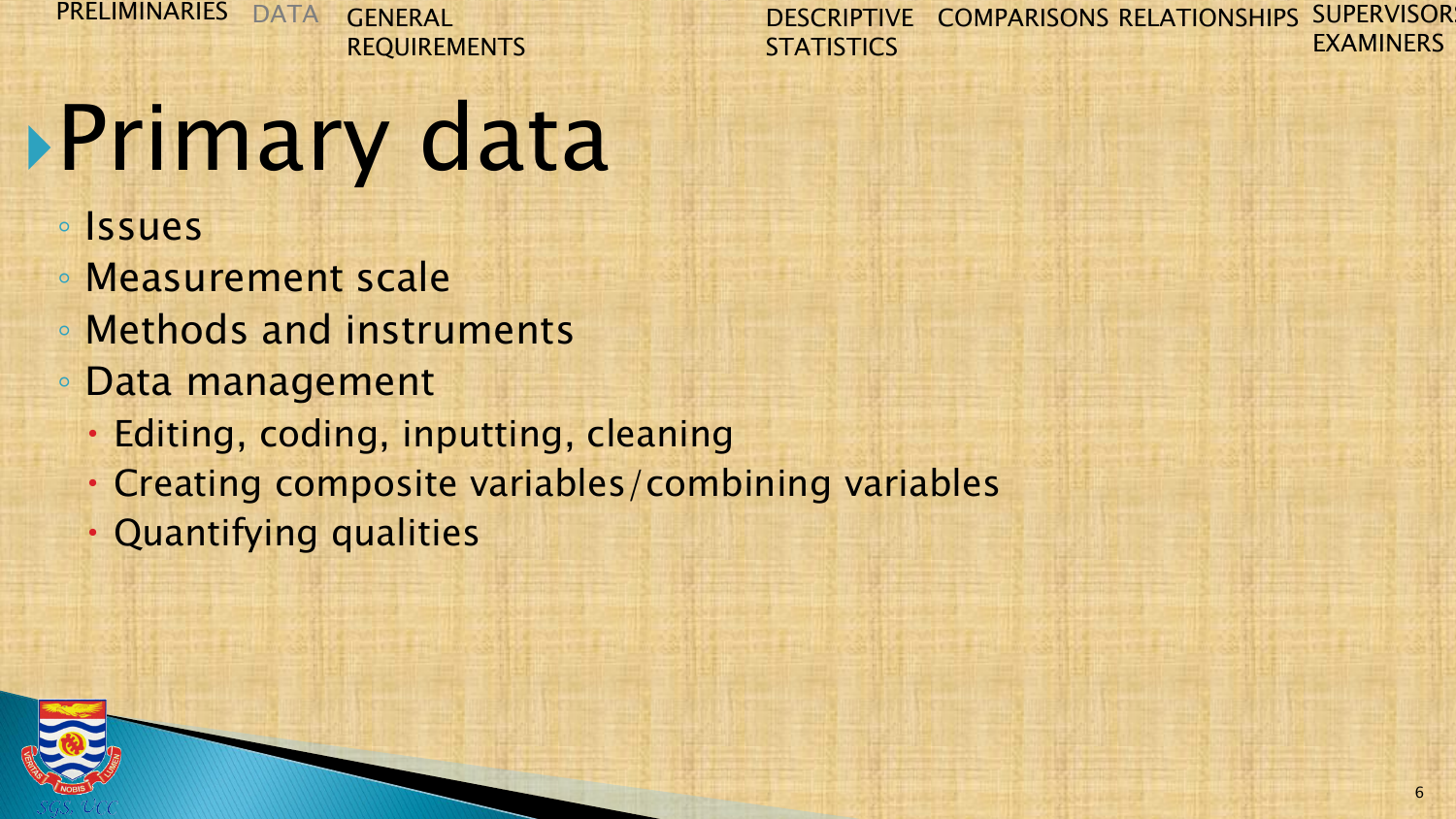**DESCRIPTIVE** STATISTICS **COMPARISONS RELATIONSHIPS** EXAMIN

# Cautions

- Indicators may represent different ideas and forcing them into one concept may not be correct
- Using several items with different types of responses to represent one concept
- Using a scale that is practically not a scale
- Combining things that are heterogeneous by their measurement units, quantum meaning, and distributional qualities

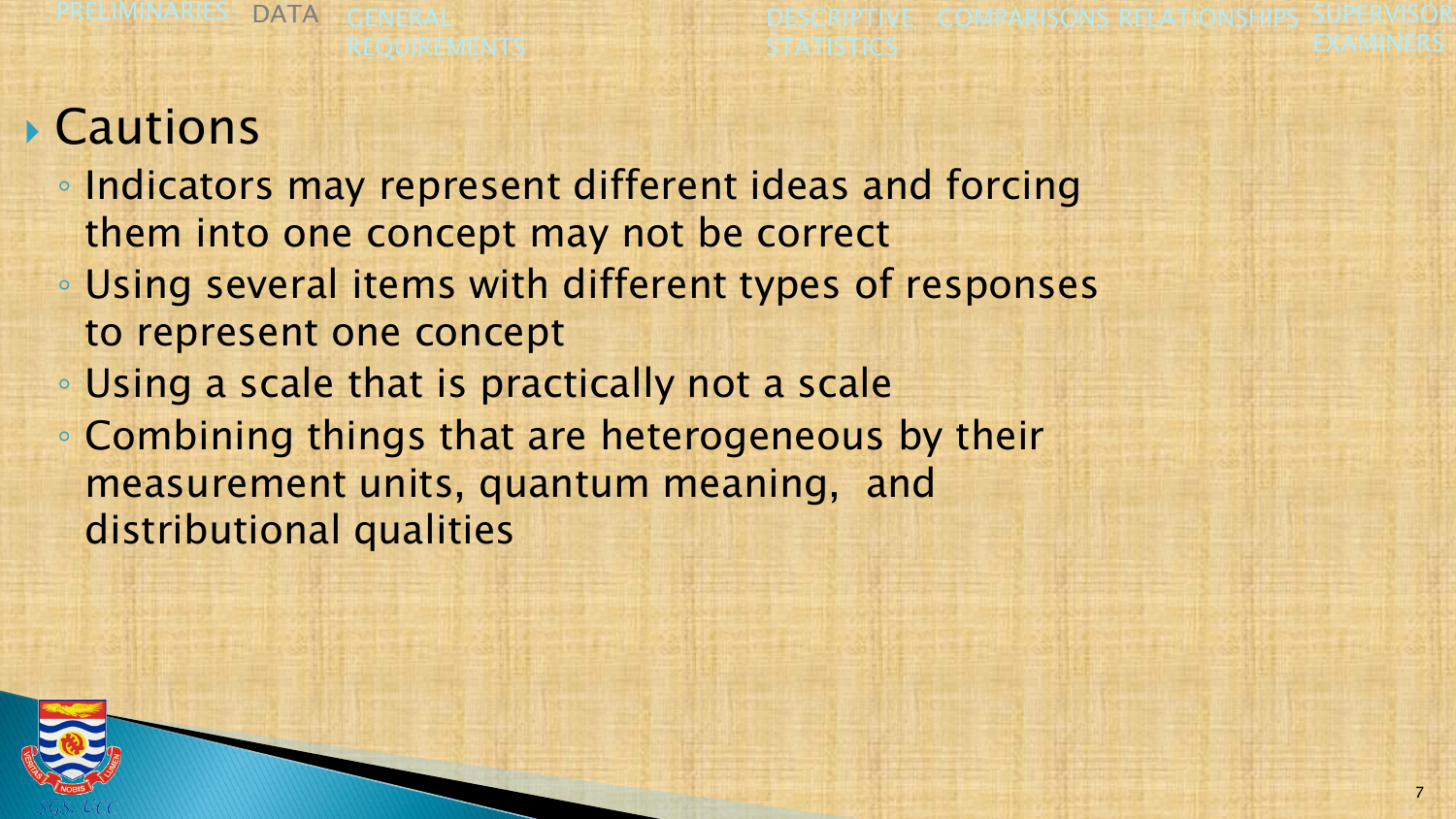DESCRIPTIVE COMPARISONS RELATIONSHIPS SUPERVISOR **STATISTICS** EXAMINERS

Examining the data

- Distribution [defines the summary measures that should be used]
- Type of variables
	- Scale
- Restricted [limited] measurement ; unrestricted measurement ◦ Need for reliability analysis

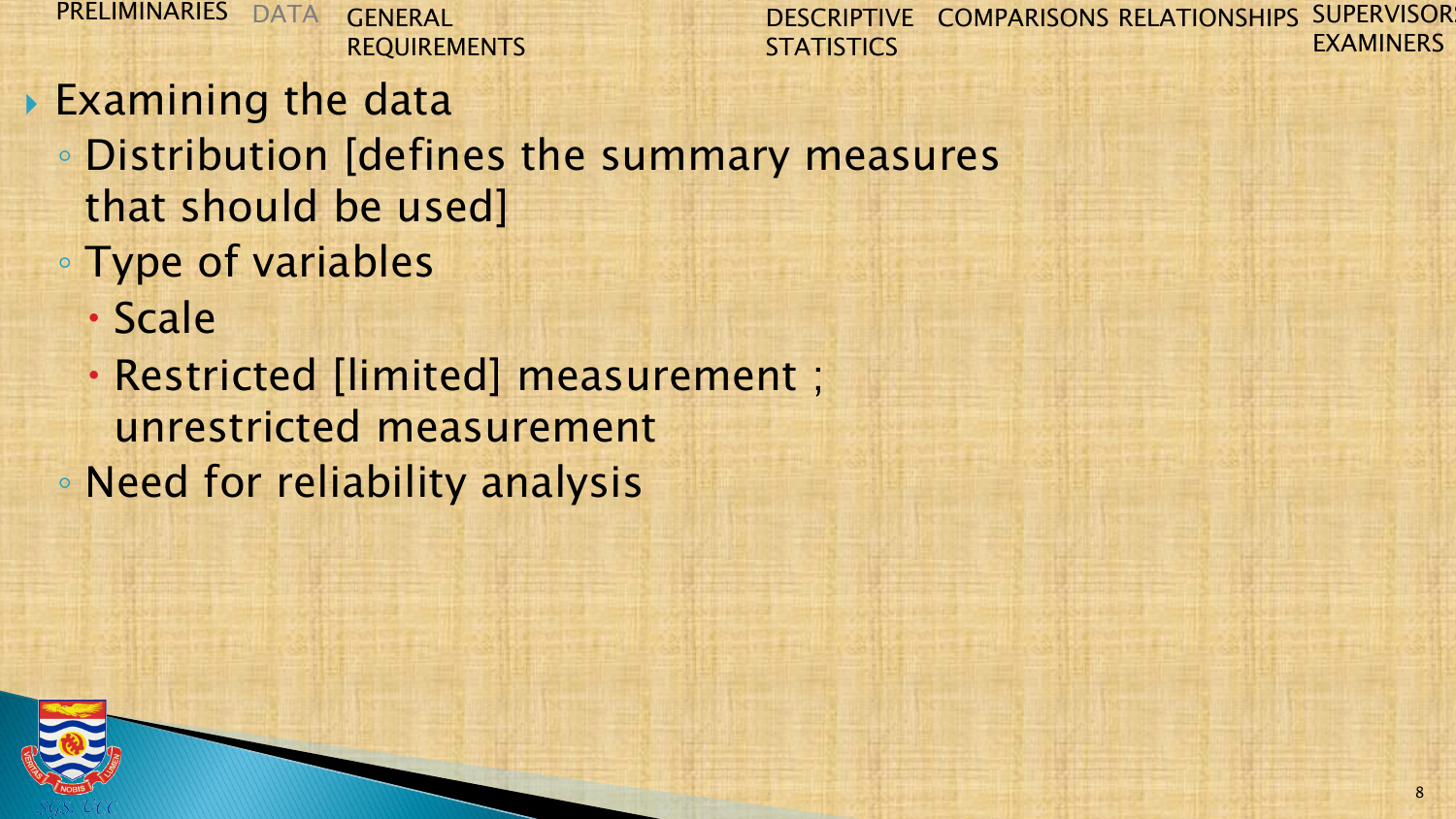DESCRIPTIVE COMPARISONS RELATIONSHIPS SUPERVISOR **STATISTICS** EXAMINERS

## **▶ Checking some common assumptions**

◦ Normality

- Shapiro-Wilk statistic [preferred for N<50, but can be used for N up to  $2000]$ .....p-value<0.05 is an indication of normality violation.
- Kolmogorov-Smirnov (K-S) -test statistic Z-stat with p-value. If p-value<0.05, assumption is not met.
- Skewness  $\pm 2$  If sk  $\lt \pm 2$ , then normality is met
- Kurtosis  $\lt\pm 7$ , normality is met
- Graphical Normal Q-Q Plots points must lie close to diagonal.
	- Points departing from diagonal an indication of violation of normality assumption

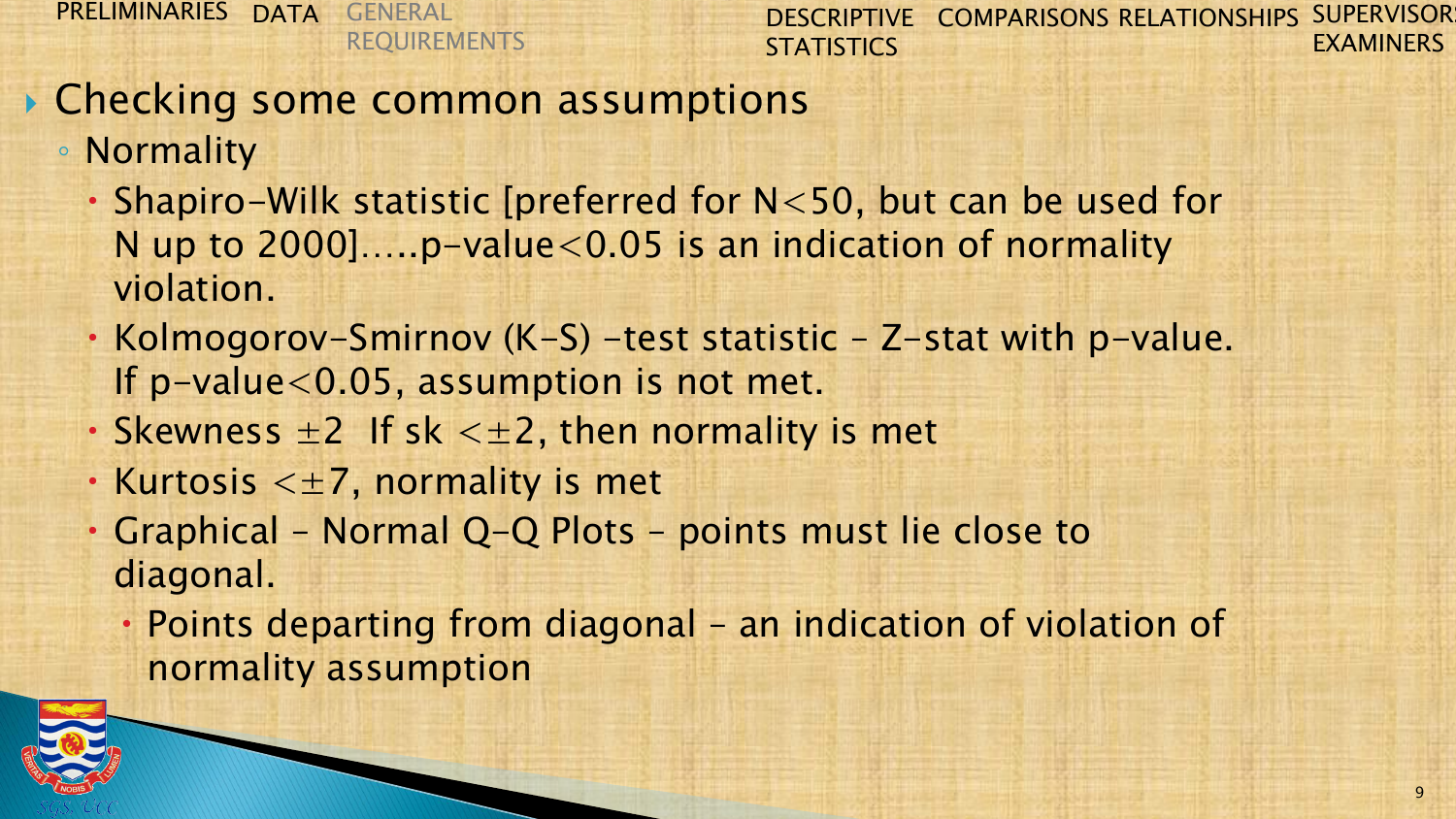- Equality [homogeneity] of variance
	- Levene's test (F-test) for each continuous dependent/test variable. If  $p$ -value <0.05, then assumption is not met
	- Hartley's F-maximum test
	- Bartlett's test
	- Brown-Forsythe test
	- Plotting means and variances (scatter diagram)
- Linearity-examine scatter plots

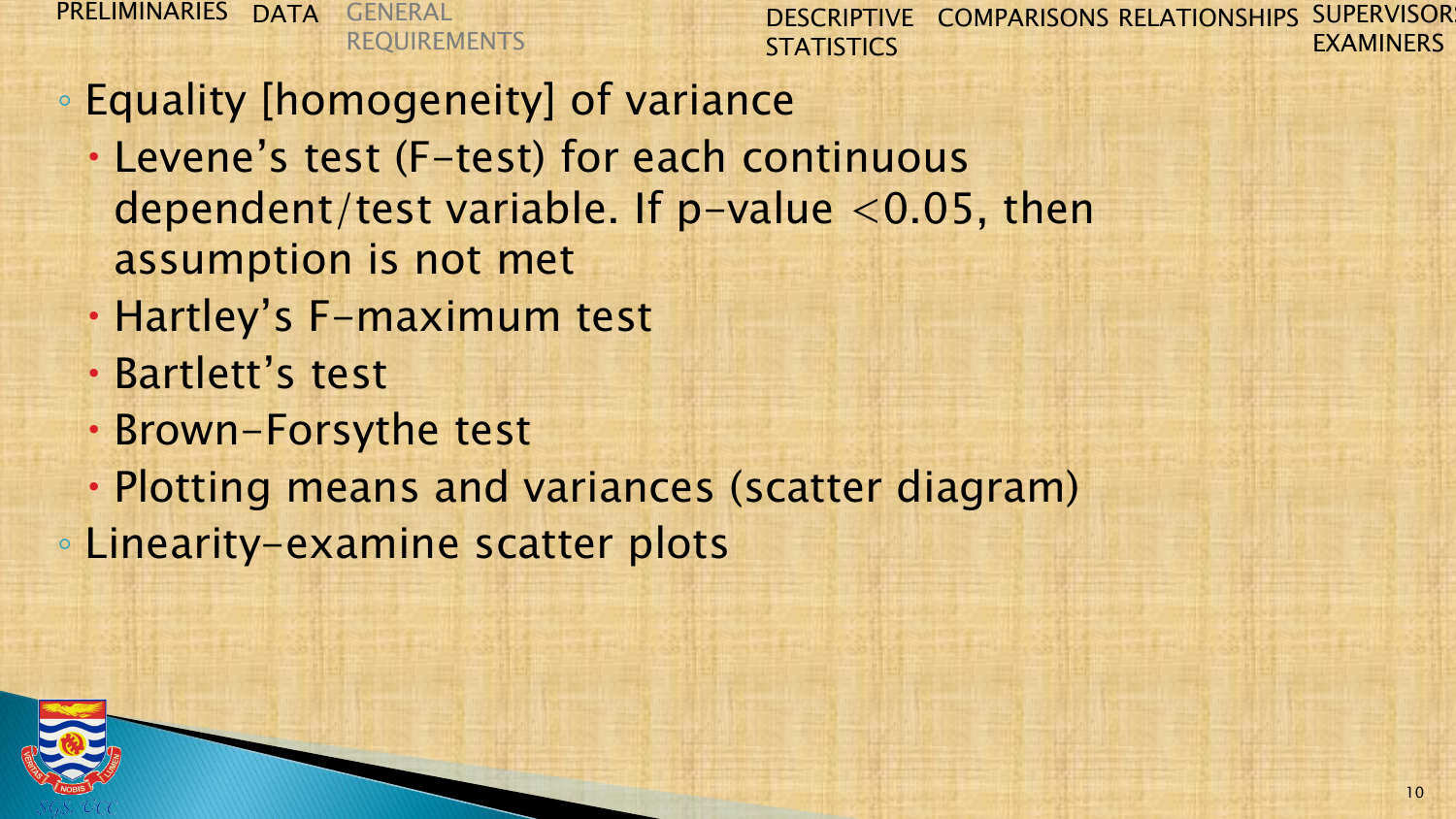◦ Data Transformation

- Skewed continuous data log; Box-Cox
- Count data Freeman Tukey square root
- Proportions Freeman Tukey arcsine [Poisson distributions]
- Binary data logit transformation
- Transformations
	- can be variance stabilizing [creates homogeneity of variance] and enable comparison of multiple samples
- Back-Transformation
	- always back-transform the results so that they are presented in the same units as the original data
	- Enables easier interpretation

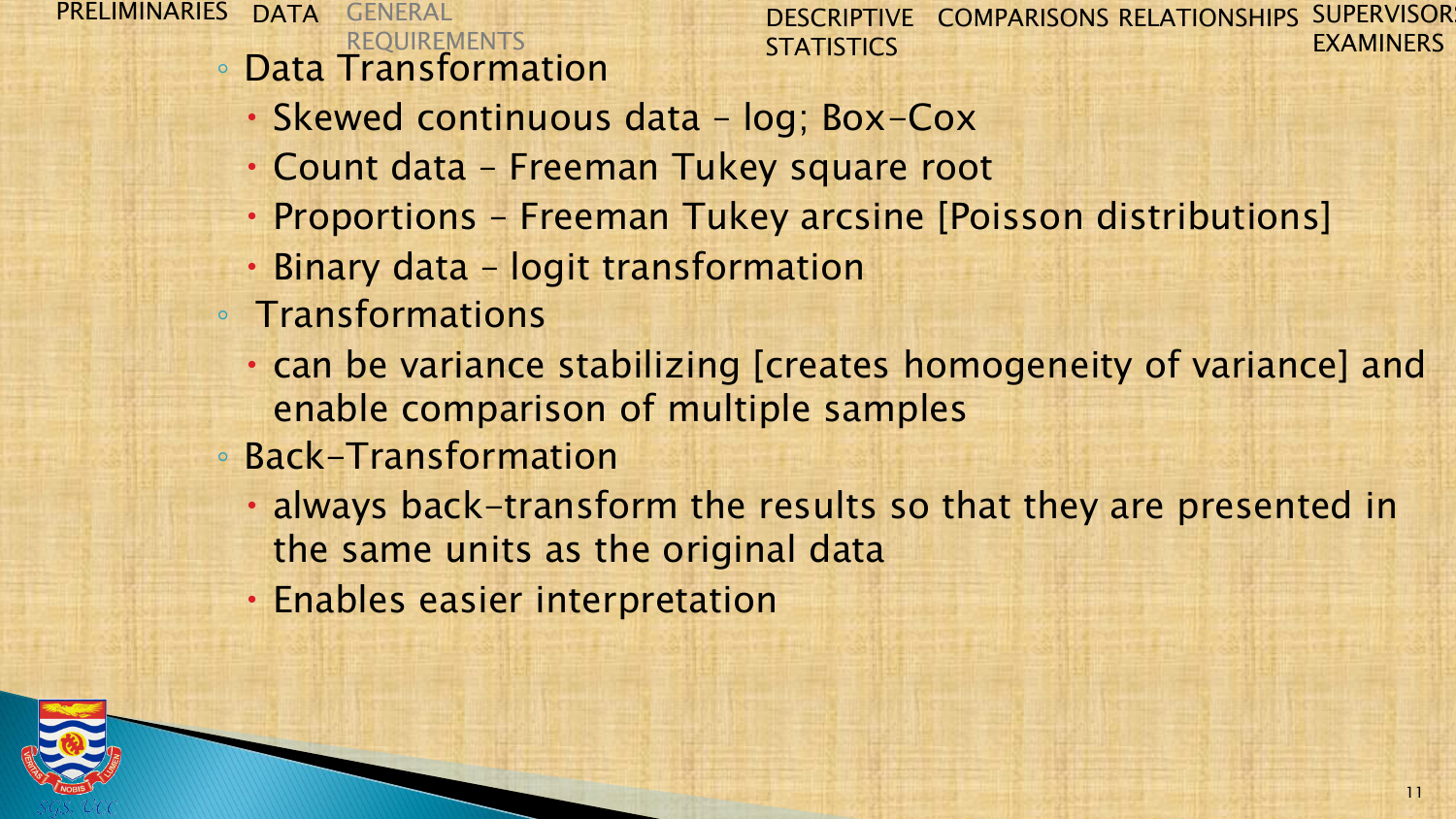- ▶ Choice of technique
	- What questions/objectives are you addressing? Which items address the objectives?
	- What are their scales of measurement? What is the nature of these items (their distributions)?
	- What is your understanding of the relevant technique?
- $\triangleright$  Knowledge of/Familiarity with Statistical Software
	- GenStat, Stata, R, SAS, SPSS, Eviews, Minitab, LISREL, Matlab; Statistica
	- Statistical Package for Agricultural Research; Statistical Package for Augmented Designs
	- Statistical Package for Factorial Experiments;
	- Statistical Package for Balanced Incomplete Block Designs
	- Statistical Package for Animal Breeding

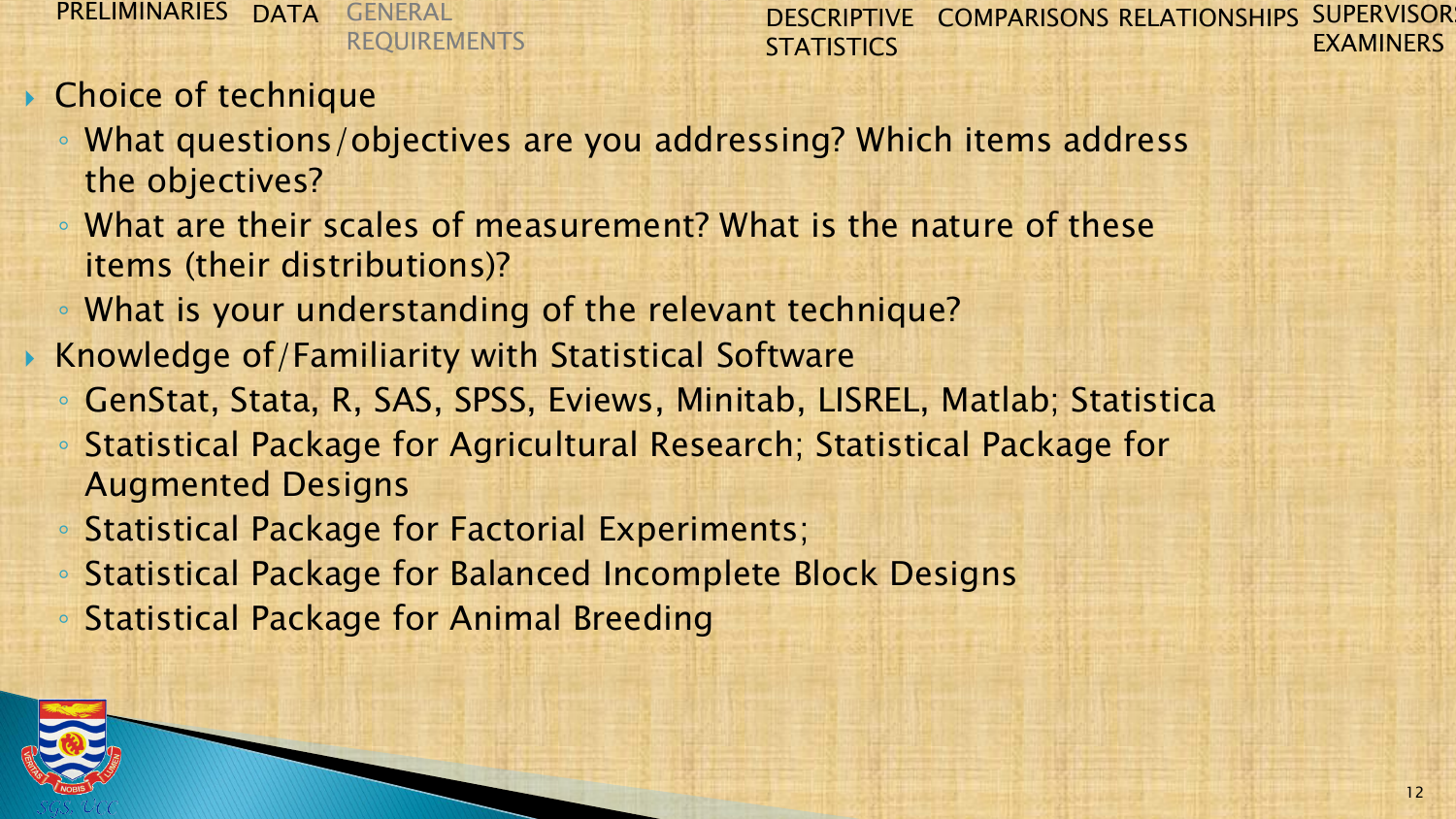| <b>Measurement</b><br>scale                                                    | <b>Central tendency</b>                     | <b>Measure of dispersion</b>                    |  |  |
|--------------------------------------------------------------------------------|---------------------------------------------|-------------------------------------------------|--|--|
| Interval/ratio                                                                 | Mean (arithmetic, harmonic,<br>geometric)   | Standard deviation,<br>Coefficient of variation |  |  |
|                                                                                | Trimmed mean-discarding<br>extreme values   |                                                 |  |  |
|                                                                                | Winsorized mean-replacing<br>extreme values |                                                 |  |  |
| Offler butputs- range, entity range; percentiles, Z-scores, Quartila deviation |                                             |                                                 |  |  |
| framagries/percentages                                                         |                                             | Index of qualitative<br>variation               |  |  |
| Discrete data - proportions                                                    |                                             |                                                 |  |  |
| Categorical/nominal data - prevalence or risk                                  |                                             |                                                 |  |  |
| Count data – rate per space (Poisson issues)                                   |                                             |                                                 |  |  |
| All the above are for univariate analysis-one variable                         |                                             |                                                 |  |  |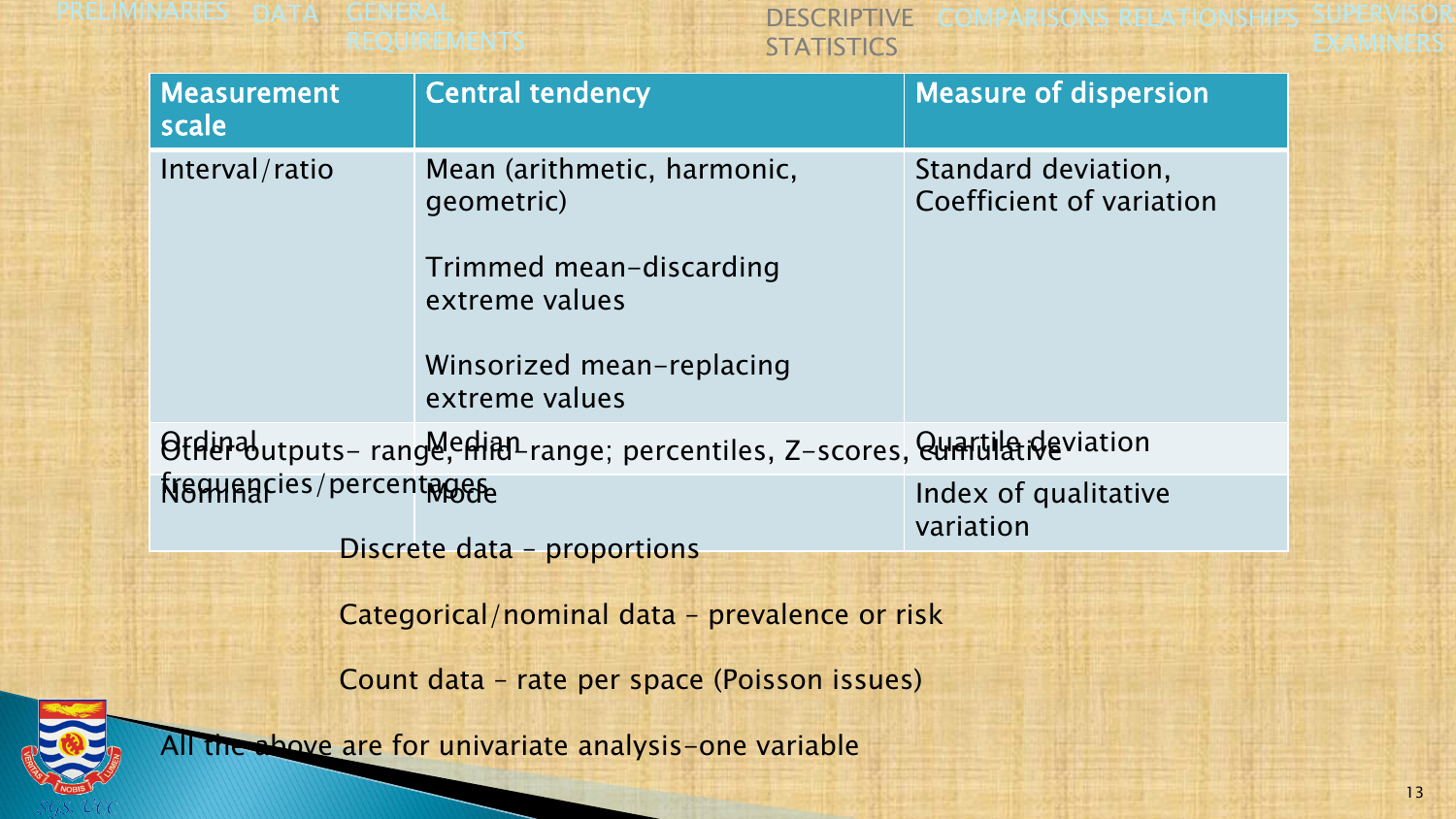READER

DESCRIPTIVE COMPARISONS RELATIONSHIPS SUPERVISOR **STATISTICS** EXAMINERS

14

#### • Theoretical basis; Empirical basis, and specification of alpha

| <b>Parametric tests</b>                               | <b>Non-Parametric tests</b>                                                                                                                                                                                                                              |
|-------------------------------------------------------|----------------------------------------------------------------------------------------------------------------------------------------------------------------------------------------------------------------------------------------------------------|
| One sample t-test                                     | Kolmogorov-Smirnov test for one<br>sample (compares observed values for<br>an ordinary scaled variable to some<br>theoretical distribution-normal,<br>uniform, Poisson)<br>One sample chi-sq (uniform<br>distribution)-<br>(for nominal scaled variables |
| Two independent samples t-test                        | Mann-Whitney U-test<br>K-S test for two unrelated samples-<br>(distribution of values/frequencies in<br>two groups, eg men/women to see if<br>their ratings differ)                                                                                      |
| Multiple independent samples -ANOVA,<br><b>ANCOVA</b> | Kruskal-Wallis test, Median test                                                                                                                                                                                                                         |
| Paired samples t-test                                 | Wilcoxon Signed Rank test, McNemar's<br>test - cross-tab (categorical variables                                                                                                                                                                          |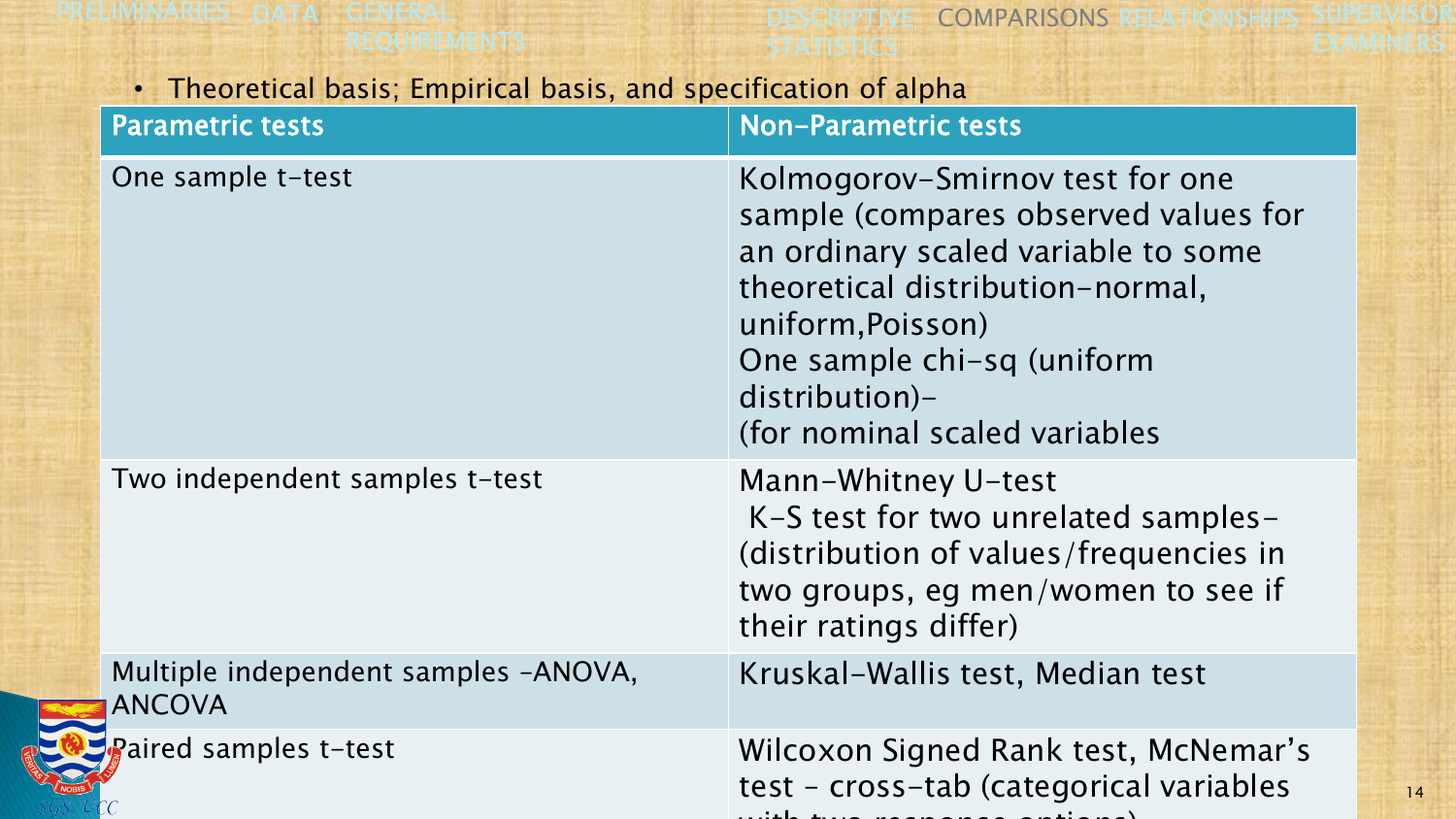# **RELATION**

| <b>ONSHIPS</b>                                                                                                                                                  |                                                                |  |  |
|-----------------------------------------------------------------------------------------------------------------------------------------------------------------|----------------------------------------------------------------|--|--|
| · Interval/Ratio scale                                                                                                                                          |                                                                |  |  |
| Applicability                                                                                                                                                   | Technique/coefficient                                          |  |  |
| Continuous linear relationships                                                                                                                                 | Pearson product moment<br>correlation coefficient              |  |  |
| One continuous, one dichotomous<br>variable with an underlying normal<br>distribution                                                                           | Bi-serial correlation                                          |  |  |
| Three $+$ variables, relating some,<br>with others' effects taken out                                                                                           | <b>Partial correlation</b>                                     |  |  |
| Three $+$ , relating all pairwise                                                                                                                               | <b>Multiple correlation</b>                                    |  |  |
| 2 constructs with latent variables<br>(relationships between 2 multivariate<br>sets of variables, measured on the<br>same respondents)-canonical<br>correlation | <b>MANOVA (With)</b><br>Correlation - canonical<br>correlation |  |  |

**STATISTICS** 

DESCRIPTIVE COMPARISONS RELATIONSHIPS SUPERVISOR

**HELLOWERS** 



EXAMINERS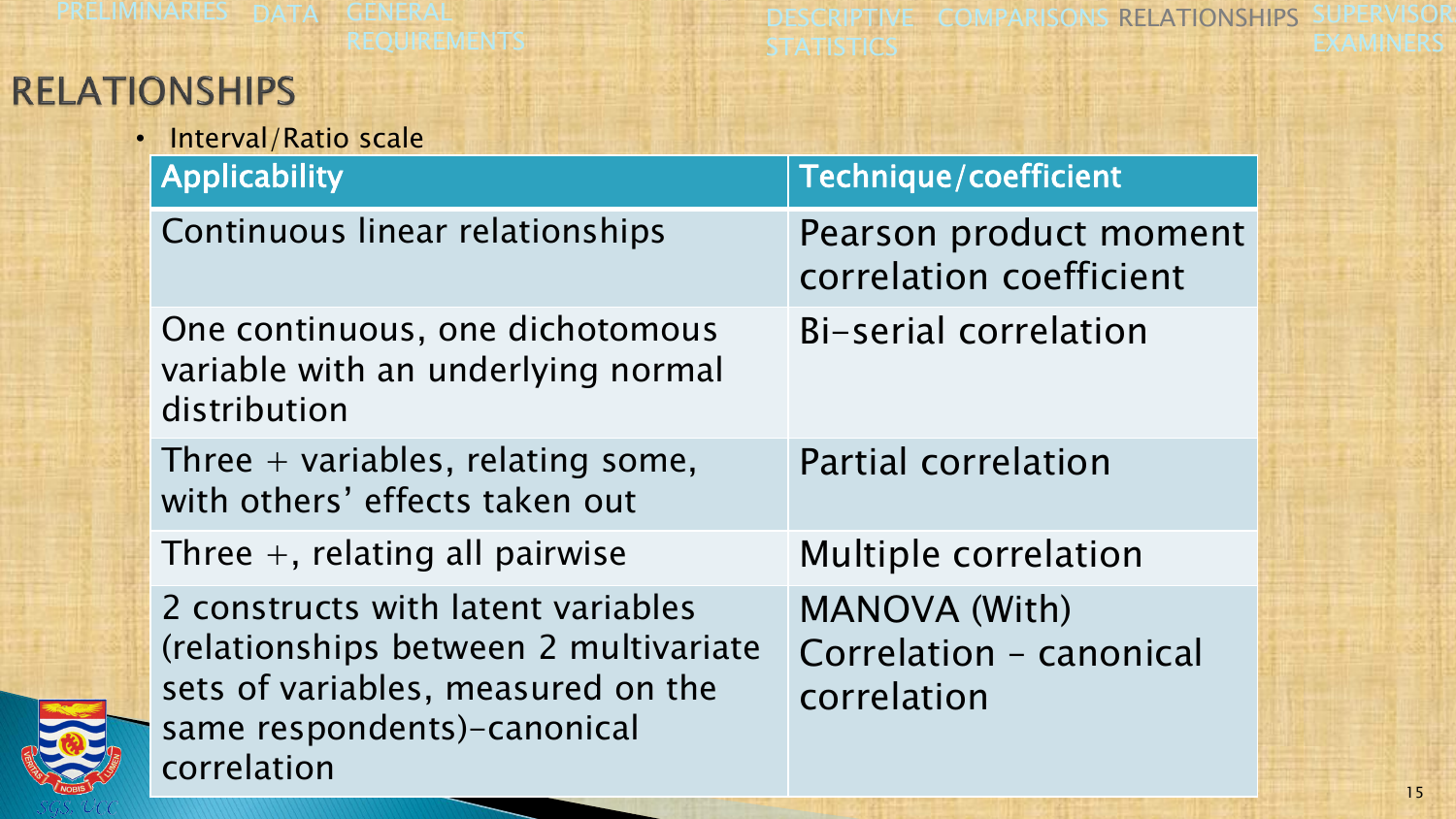# RELATIONSHIPS<br>• Non-Parametric

DESCRIPTIVE COMPARISONS RELATIONSHIPS SUPERVISOR **STATISTICS** EXAMINERS

| <b>Measurement scale</b>                                                                                                                                     | Technique/coefficient                                                                                                                                                 |
|--------------------------------------------------------------------------------------------------------------------------------------------------------------|-----------------------------------------------------------------------------------------------------------------------------------------------------------------------|
| Ordinal<br>(all the coefficients are from $-1$ to 1).<br>They allow strength and direction of<br>association, and are based concordant-<br>discordant pairs. | 1. Gamma (Goodman and Kruskal's)<br>2. Kendall's tau b (adjustment for tied<br>ranks)<br>3. Kendall's tau c (adjustment for table<br>dimensions)<br>4. Spearman's Rho |
| Nominal (strength of association)                                                                                                                            | 1. Chi-sq based 2x2 tables<br>Phi<br>$0$ to 1                                                                                                                         |
| Flexible data and distribution<br>assumptions                                                                                                                | 2. Chi-sq dimension $>2$ Cramer's V 0<br>to 1<br>3. Chi-sq Contingency Coeff - varying                                                                                |
| How well the frequencies of one nominal<br>variable offer predictive evidence about                                                                          | Upper limit                                                                                                                                                           |
| the frequencies of another. Proportional<br>reduction in error-based interpr.                                                                                | 1. Lambda (allows calculation for the<br>direction of prediction                                                                                                      |
| Agreement measure (2 cat vars with<br>equal resp categs)                                                                                                     | 2. Goodman and Kruskal's tau (table<br>marginals)                                                                                                                     |

 $3.1$  Kappa (used to assess inter-rate to assess inter-rate to assess inter-rate  $\alpha$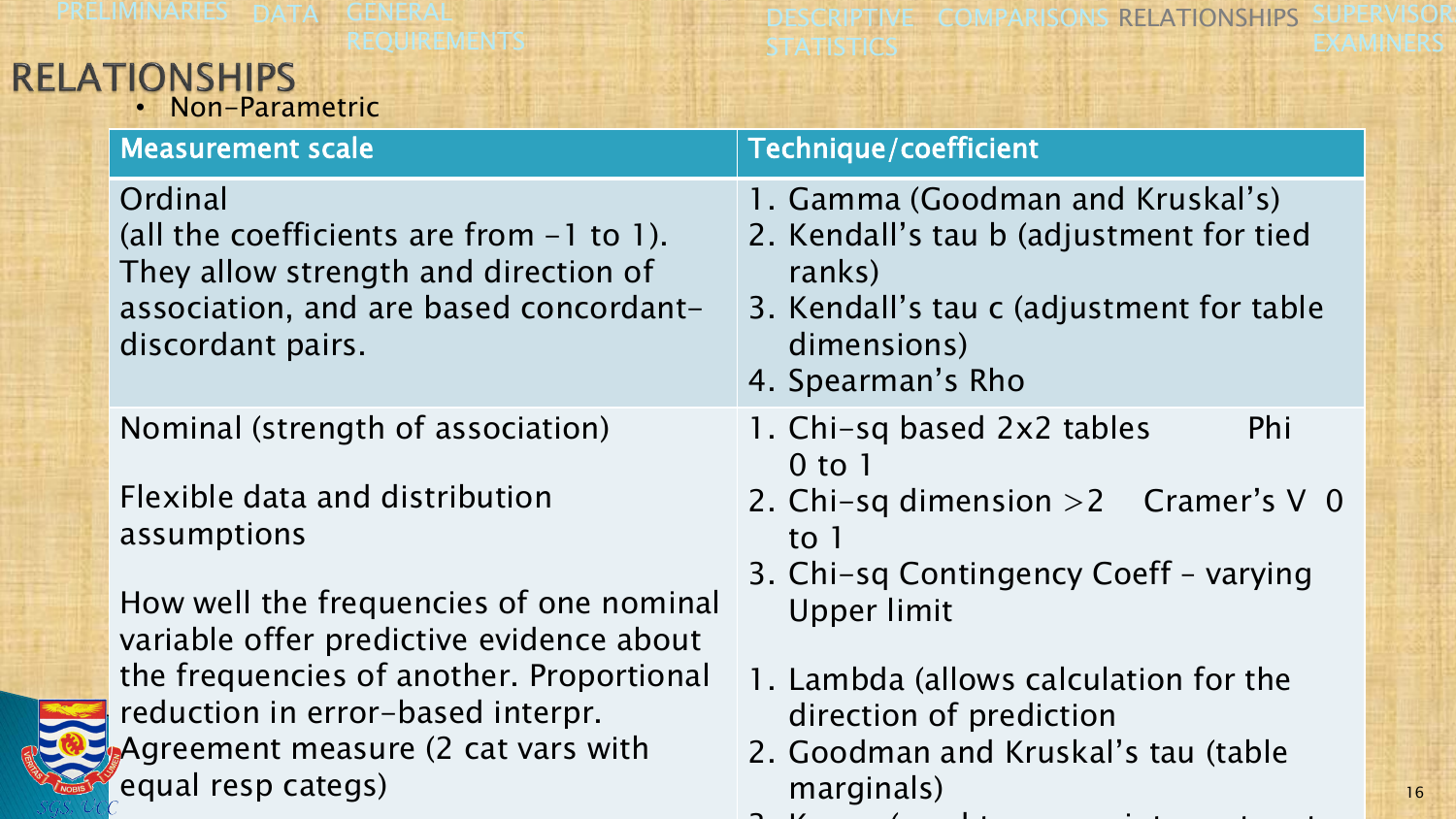**DESCRIPTIVE COMPARISONS RELATIONSHIPS SUPERVISOR EXAMINERS** 

# REQUIREMENTS **Example 20 In the STATISTICS**

| Dependent variable                                                        | Independent variables | Technique                                 |
|---------------------------------------------------------------------------|-----------------------|-------------------------------------------|
| Interval/ratio $--1$                                                      | Interval/ratio        | Multiple regression                       |
| Limited - binary $-1$                                                     | Interval/ratio        | Discriminant analysis                     |
| Limited - binary, multinomial -1,<br>prevalence<br>Count - rate per space | <b>Varied scales</b>  | Logistic regression<br>Poisson regression |

#### Assumptions

**Scores** 

- 1. Large samples (at least  $N > 50+8m$ ) with probabilistic selection
- 2. Avoidance of multicollinearity (low Tolerance--<0.1, High VIF-->10; VIF = 1/Tolerance
- 3. Avoidance of Singularity
- 4. Dealing with Outliers and Influential points
- 5. Normality- residuals should be normally distributed about the predicted DV scores
- 6. Linearity residuals should have a straight line relationship with predicted DV
- 
- 7. Homoscedasticity variance of the residuals about the predicted DV scores should be the same for all predicted scores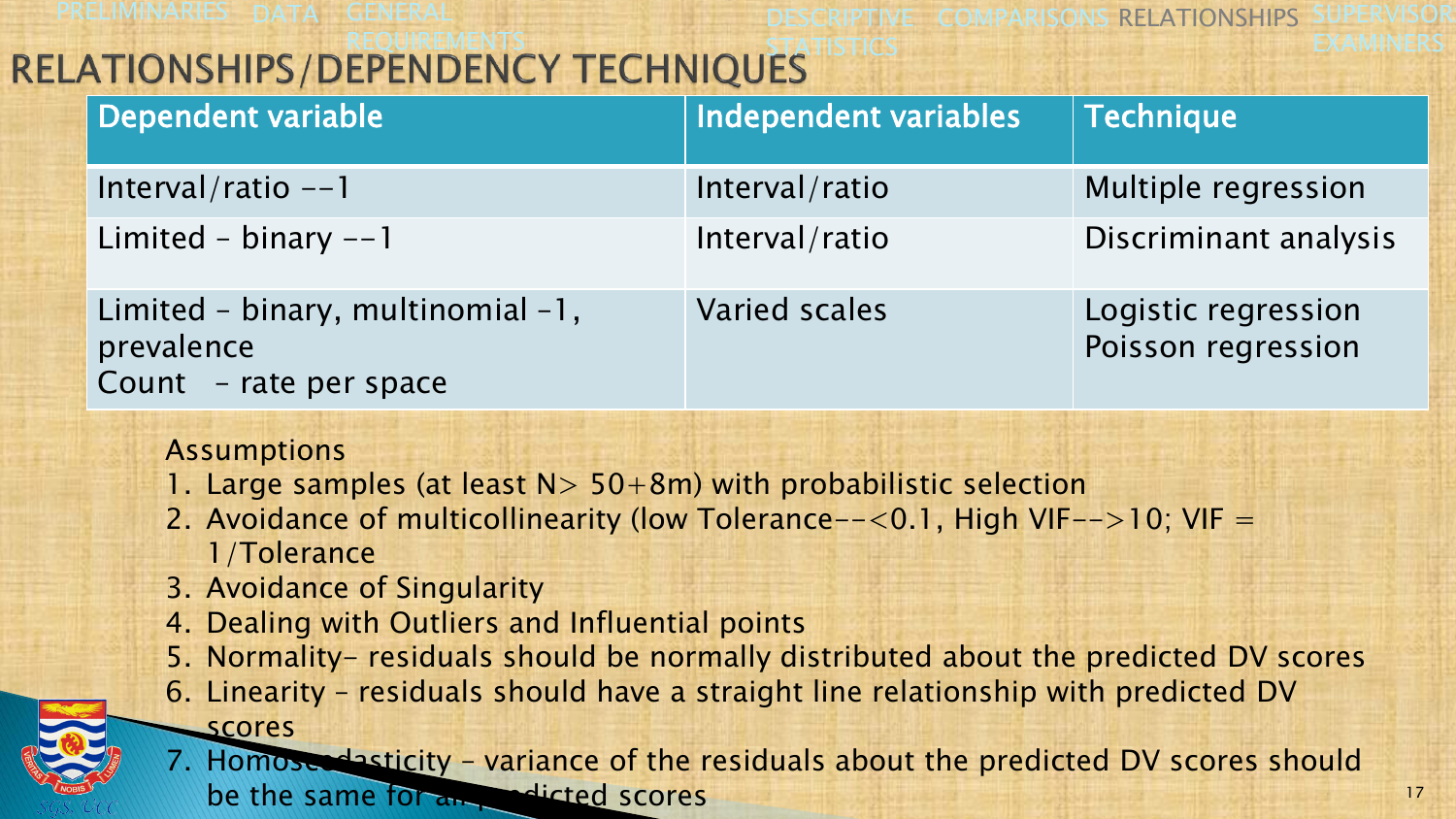PRELIMINARIES DATA GENERAL

DESCRIPTIVE COMPARISONS RELATIONSHIPS SUPERVISOR EXAMINERS

# RELATIONSHIPS/DEPENDENCY TECHNIQUES

| <b>Dependent variable</b>                                                  | <b>Independent variables</b>                                              | <b>Technique (Multivariate</b><br><b>General Linear Models)</b> |
|----------------------------------------------------------------------------|---------------------------------------------------------------------------|-----------------------------------------------------------------|
| Interval/ratio -                                                           | Several                                                                   | MANOVA, MANCOVA                                                 |
| several                                                                    | factors/classification                                                    | (bundles the continuous                                         |
|                                                                            | variables                                                                 | dependent variables into                                        |
|                                                                            |                                                                           | a weighted linear                                               |
|                                                                            |                                                                           | combination or composite                                        |
|                                                                            |                                                                           | variable)                                                       |
|                                                                            |                                                                           | <b>Statistical Tests:</b>                                       |
|                                                                            |                                                                           | Hotelling's T                                                   |
|                                                                            |                                                                           | square test;                                                    |
| <b>Additional Assumptions</b>                                              |                                                                           | Wilks' lambda U                                                 |
|                                                                            | 1. Continuous dependent variables with moderate corselations; Categorical |                                                                 |
| independent variables                                                      |                                                                           | Pillai's Trace Test                                             |
|                                                                            | 2. Covariates related to dependent variable, but measured without error   |                                                                 |
| 3. Covariates can be dichotomous, ordinal, or continuous                   |                                                                           |                                                                 |
| 4. Normality– residuals should be randomly distributed about the predicted |                                                                           |                                                                 |
| <b>AV scores</b>                                                           |                                                                           |                                                                 |
| 5. No outliers MANCOVA is highly sensitive to outliers in the COVARIATES   |                                                                           |                                                                 |

STICS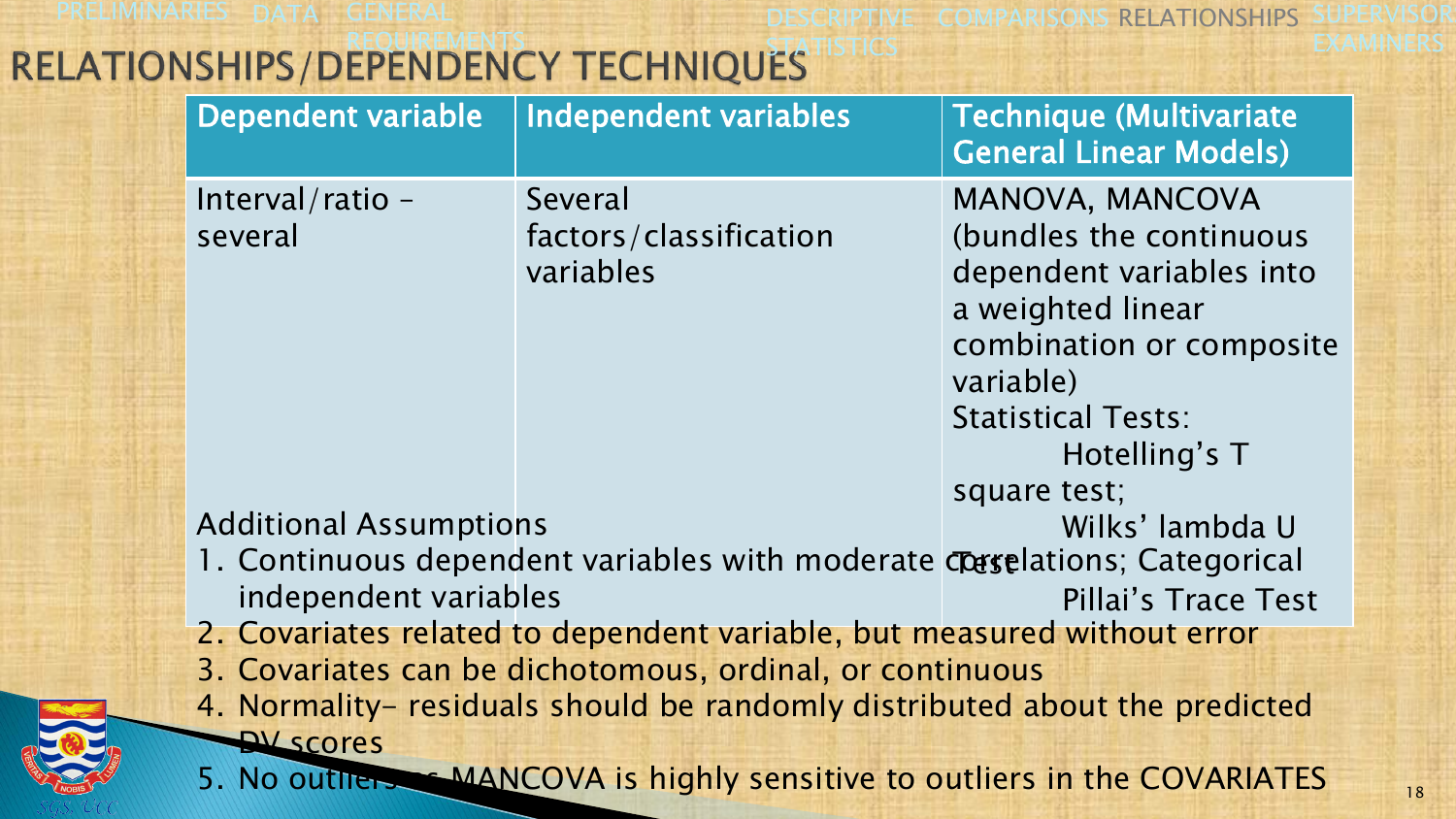#### PRELIMINARIES DATA GENERAL REQUIREMENTS STATISTICS DESCRIPTIVE COMPARISONS RELATIONSHIPS SUPERVISORS EXAMINERS

- SEM- Dealing with "causality" among constructs that cannot be directly measured (combines MR and FA)
	- Derivation of a measurement model
	- Structuraling the model to show the causal relationships among the latent variables –path analysis
	- Using a set of linear structural equations to describe the model
- Time series, Panel data
	- Co-integration techniques
	- Autoregressive models
	- Panel regression

Survival Analysis – estimating the duration until event occurs.

- Event can be "cure', "recovery", "death", "divorce", "drought" ……
- We estimate risk of event at  $T(t)$
- Procedures : Kaplan-Meier estimator (non-parametric estimator of the survival function)

• : Cox-proportional hazards model (Cox-Regression)- semiparametric; median survival

**• rank test (comparing two groups)**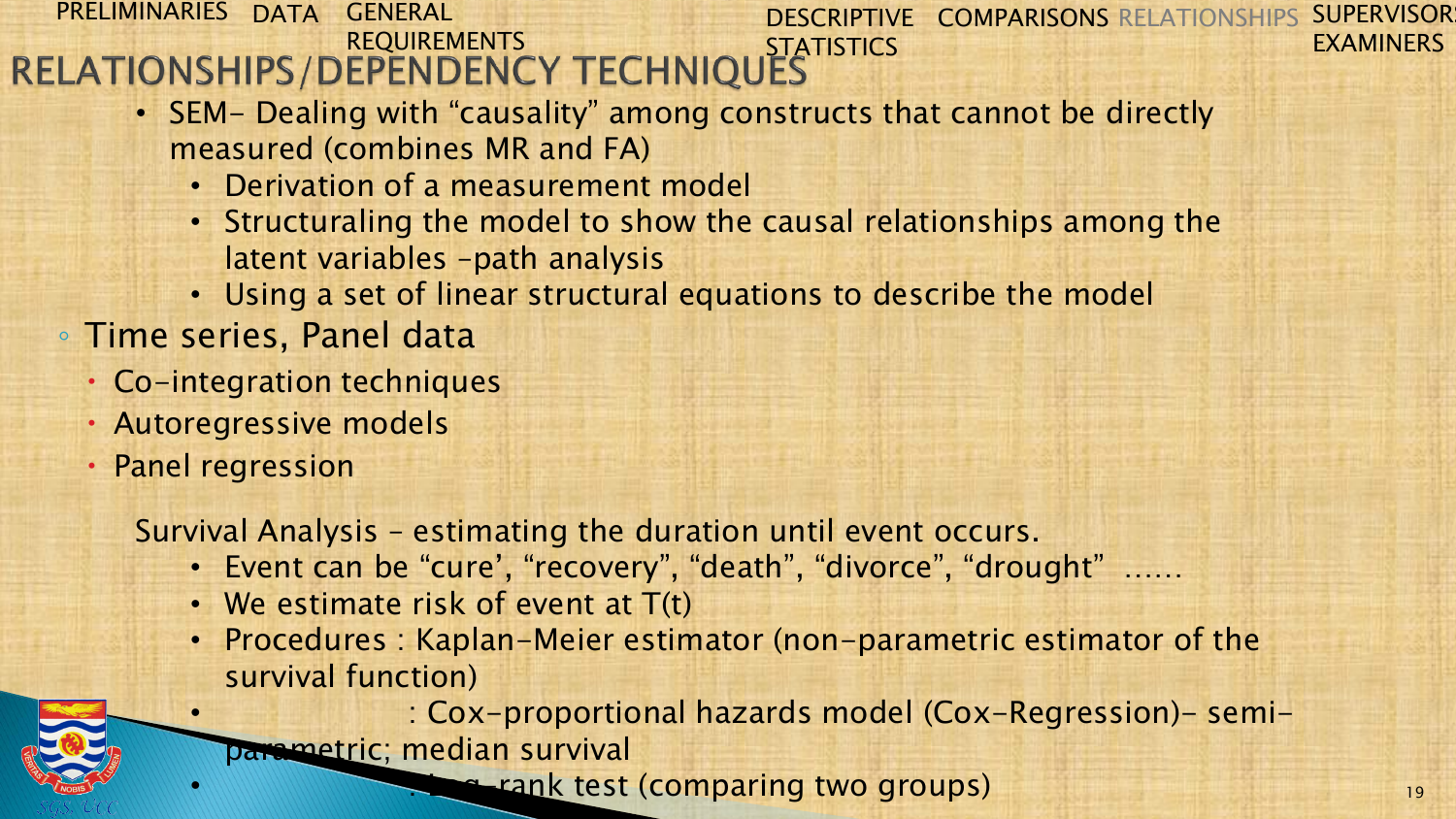DESCRIPTIVE COMPARISONS RELATIONSHIPS SUPERVISORS **STATISTICS** EXAMINERS

## RELATIONSHIPS/INTERDEPENDENCY TECHNIQUES

Deals with several variables, with none viewed as dependent on another

- Factor analysis (data reduction)
	- Reducing many variables to a manageable number
	- Variables should have overlapping measurement characteristics
	- Identifying patterns in the reduced variables (extracted factors/components)
	- Using theory, experiences, intuition to thematize the patterns

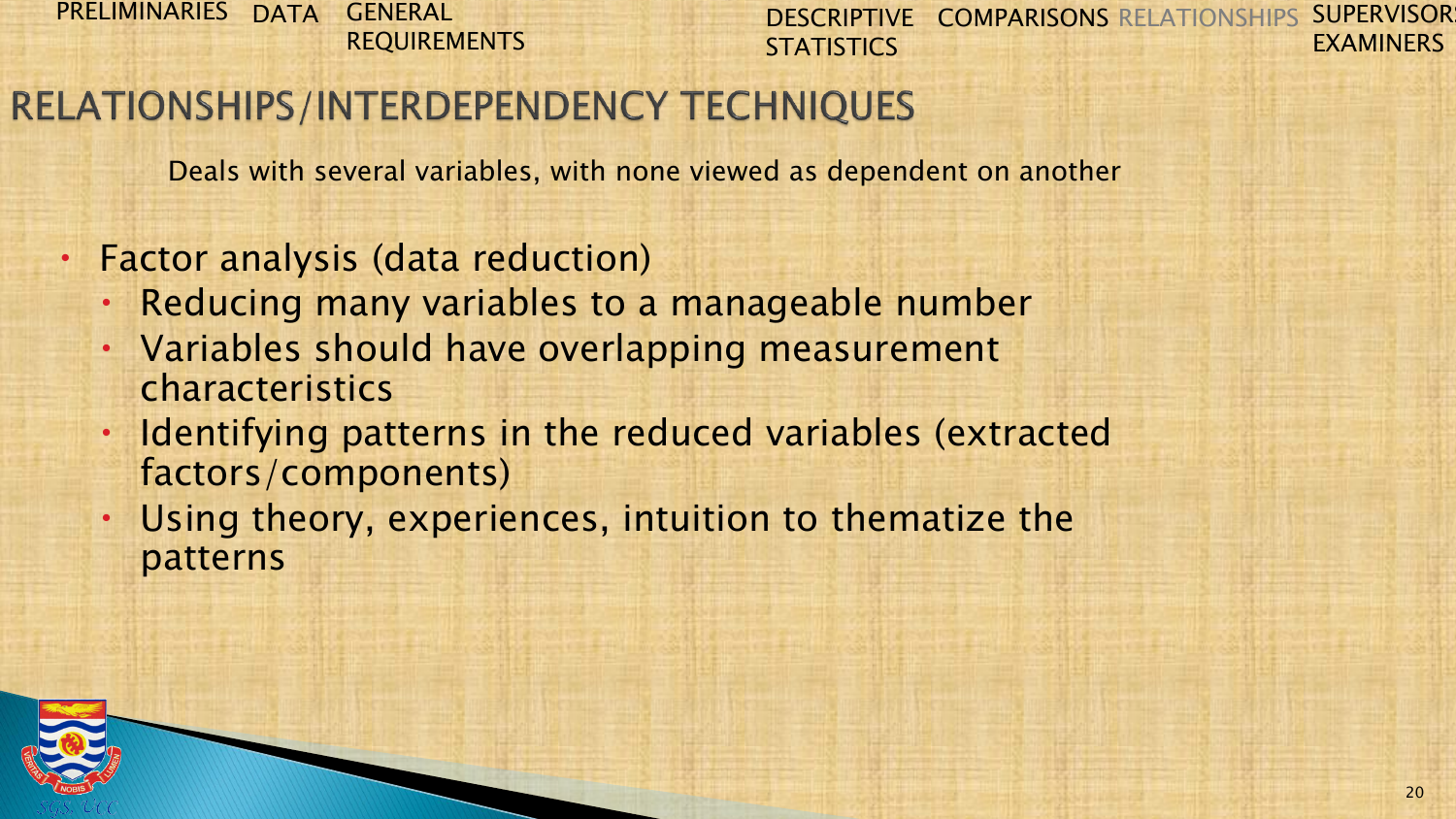#### PRELIMINARIES DATA GENERAL DESCRIPTIVE COMPARISONS RELATIONSHIPS SUPERVISORS REQUIREMENTS **STATISTICS** RELATIONSHIPS/INTERDEPENDENCY TECHNIQUES

- Cluster analysis
	- Technique for grouping similar objects or people
		- Starts with an undifferentiated group (people, events, objects…) attempt is to organize them into homogeneous subgroups
	- Steps
		- Selecting the sample
		- Defining the variables on which to measure the people, objects…
		- Computing the similarities, using correlation, Euclidean distances…
		- Selection of mutually exclusive clusters (maximized within cluster similarities, and between cluster differences) or hierarchically arranged clusters
		- Cluster comparison and validation



EXAMINERS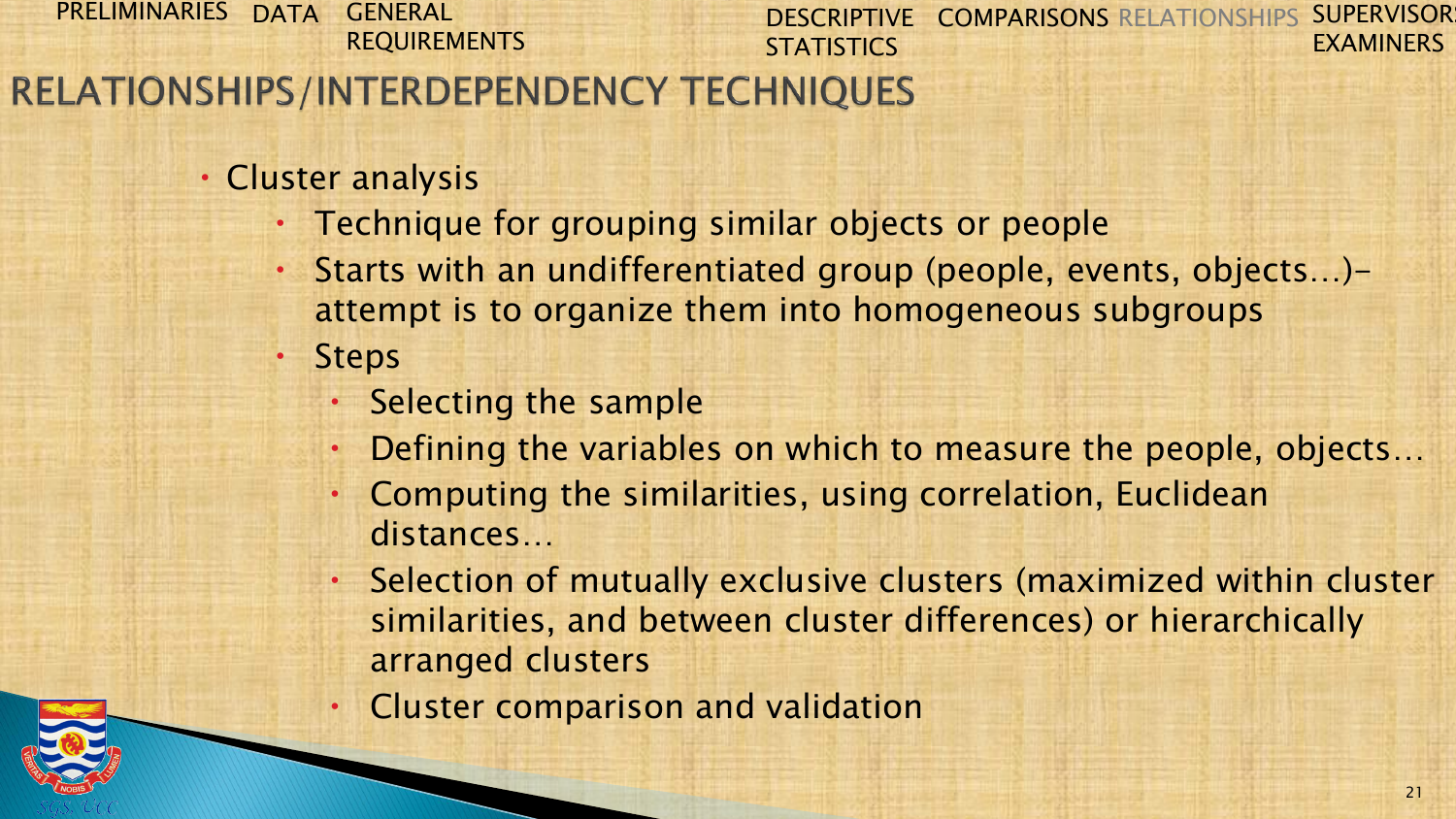DESCRIPTIVE COMPARISONS RELATIONSHIPS SUPERVISOR **STATISTICS** EXAMINERS

## **SUPERVISORS/EXAMINERS**

- Supervisors
	- Consider students' ability when advising on the best technique
	- Timeliness of the advice
	- Seeking other opinions
	- Directing students to seek advice
	- Do not assume that the students know anything about the techniques that they want to use
	- Get students to explain their project and why they think that the technique is suitable

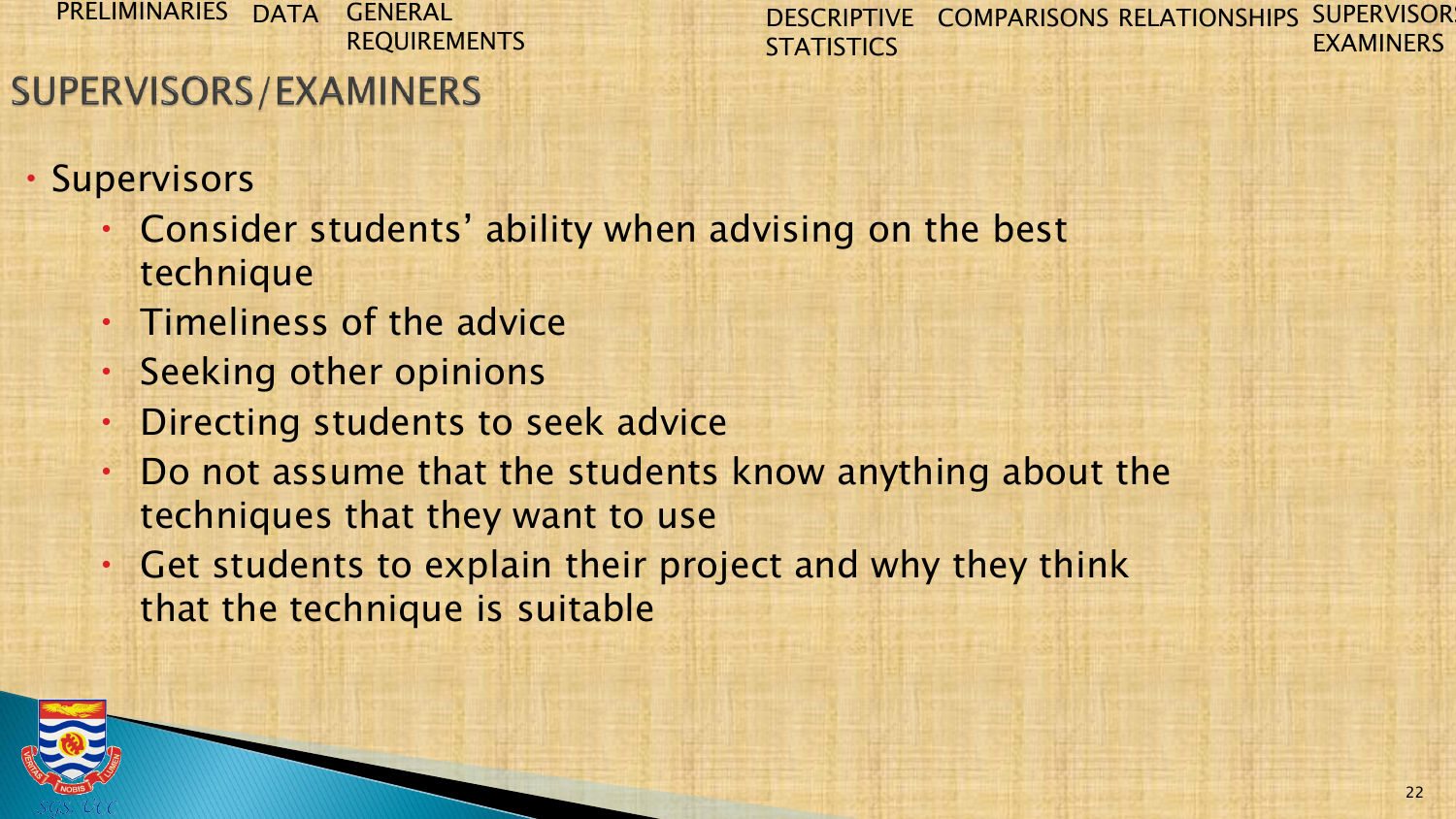DESCRIPTIVE COMPARISONS RELATIONSHIPS SUPERVISOR **STATISTICS** EXAMINERS

## **SUPERVISORS/EXAMINERS**

- Examiners
	- Look out for empirical justification of the techniques
	- Applicability of the technique to the data
	- Theoretical relevance
	- Correct interpretation and reporting, evaluation of models
	- Dealing with transformed data
	- Usage of the conceptual framework
	- Application of theories in the interpretation